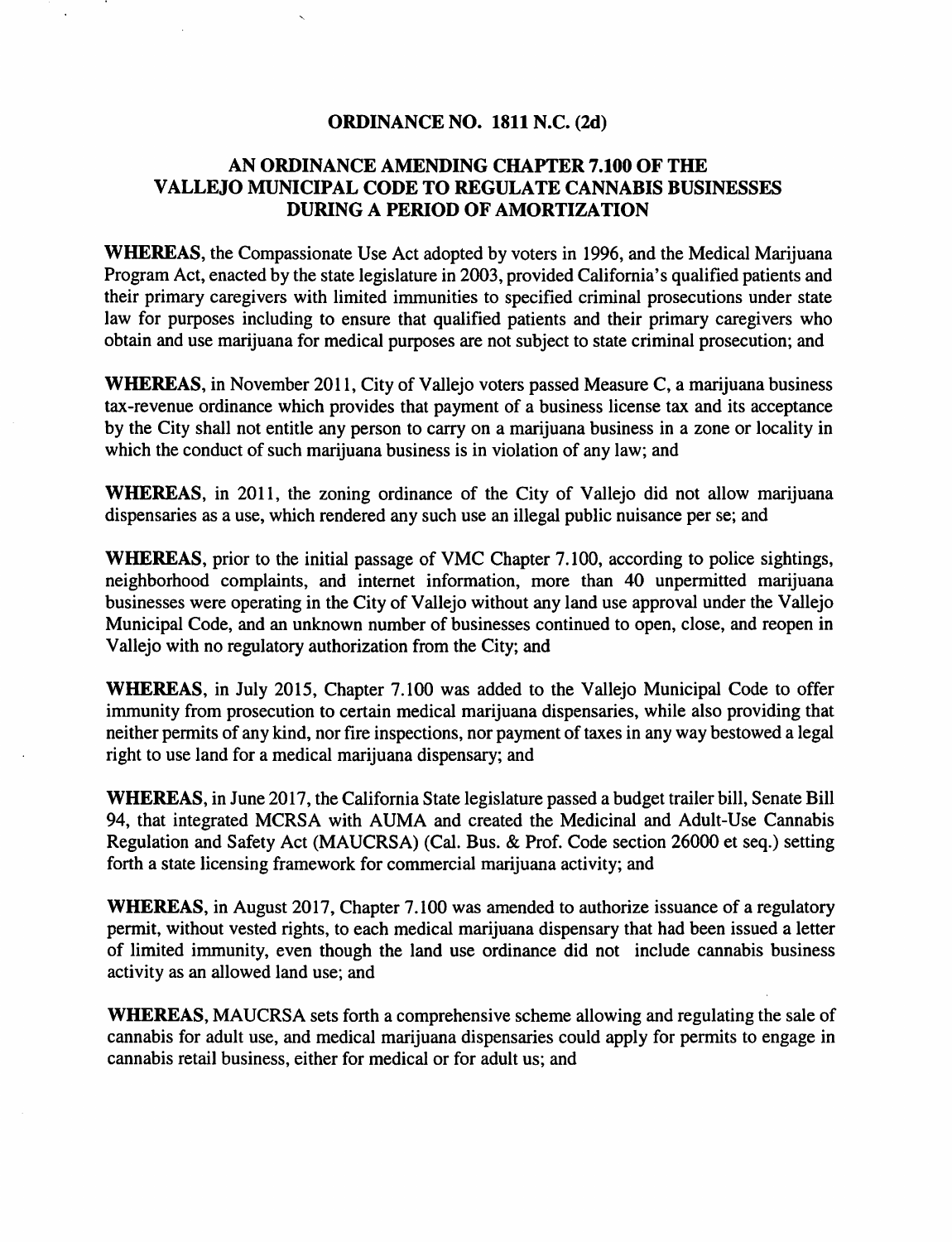WHEREAS, MAUCRSA required state licensing agencies to begin issuing state licenses by January 1, 2018; and

WHEREAS, the state licensing agencies issued emergency regulations on November 16, 2017, and the Office of Administrative Law issued its final decision on the adoption of the regulations before January 1, 2018, and re-adopted emergency regulations effective June 6, 2018; and

WHEREAS, on May 22, 2018, Vallejo amended its zoning ordinance to allow cultivation, distribution, and manufacturing uses in compliance with the state regulatory scheme and local land-use requirements; and

WHEREAS, the City Council is, concurrently with this ordinance, amending its zoning ordinance to provide that certain cannabis related land uses are permitted land uses in designated zones within the city of Vallejo as long as local and state regulatory permits are also obtained; and

WHEREAS, it is the City Council's desire to end illegal nonconforming land uses for cannabis business retailers who have been issued a local regulatory permit pursuant to Chapter 7 .100 of the Vallejo Municipal Code, while at the same time affording these cannabis business retailers a reasonable amortization period in order to either relocate or legalize the land use, as needed, before ending the currently illegal land use; and

WHEREAS, during the amortization period, cannabis business retailers should seek to apply for and obtain the required local regulatory permits under VMC Chapter 7 .200 and the required land use entitlements under the city's zoning ordinance to ensure the continuance of their cannabis business activity.

### NOW THEREFORE, THE CITY COUNCIL OF THE CITY OF VALLEJO DOES ORDAIN AS FOLLOWS:

SECTION 1. Vallejo Municipal Code Chapter 7.100 is hereby repealed and replaced with a new Chapter 7 .100 to read as follows:

### 7.100.010 Purpose and Intent.

It is the purpose and intent of this chapter to limit the proliferation of unregulated cannabis businesses and exercise local police power and authority to the full extent allowed by the California Constitution and Medicinal and Adult-Use Cannabis Regulation and Safety Act of 2017. This ordinance is not intended to conflict with federal or state law. Nothing in this ordinance purports to permit activities that are otherwise illegal under federal, state, or local law. As amended on December 11, 2018, this ordinance establishes a period of amortization during which cannabis businesses who have obtained a local regulatory permit under this chapter, and who have obtained the required state Iicense(s) may continue to operate. The amortization period begins on the effective date of this ordinance and ends on January 1, 2022. This chapter, and any local regulatory permits issued pursuant to it, shall cease to have any effect after January 1, 2022.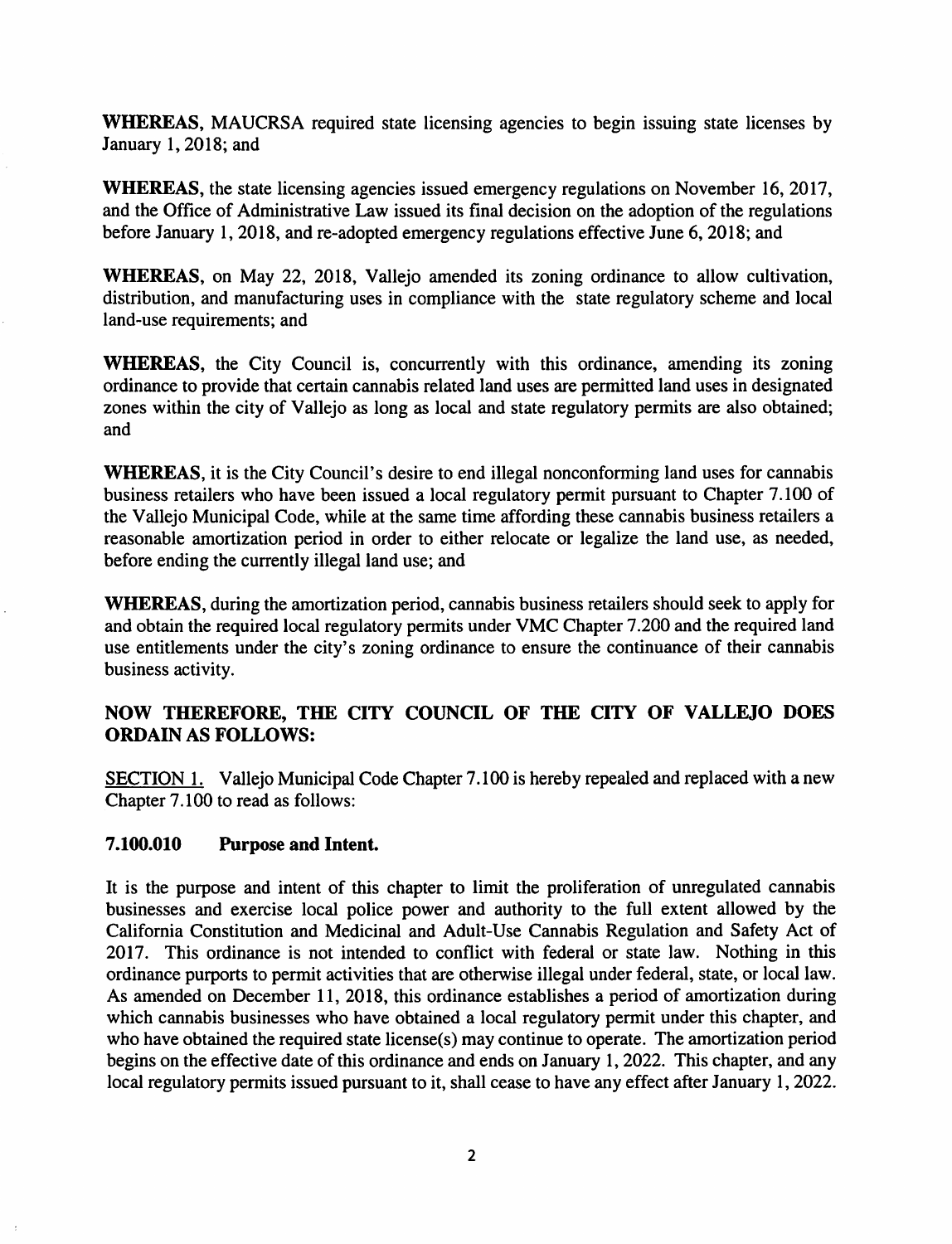#### **7.100.020 Definitions.**

Unless a different definition is set forth below or in Chapter 16.06 of the Vallejo Municipal Code, whenever cannabis industry-related words or phrases appear in this chapter, they shall be given a meaning that is consistent with the definitions contained in Cal. Bus. & Prof. Code section 26001.

"Amortization period" is the period of time after which all non-conforming cannabis businesses must cease. For purposes of this ordinance, the amortization period begins upon the effective date of this ordinance and ends on January 1, 2022.

"Applicant" is an owner who is applying for the local regulatory permit issued under this chapter or Chapter 7.200.

"Cannabis" has the same meaning as marijuana in section 5.05.100 of the Vallejo Municipal Code. Cannabis includes *Cannabis indica,* and *Cannabis ruderalis,* whether growing or not; the seeds thereof; the resin, whether crude or purified, extracted from any part of the plant; and every compound, manufacture, salt, derivative, mixture, or preparation of the plant, its seeds, or resin.

"Cannabis business" is a store or location engaged in cannabis business activity.

"Cannabis business retailer" is a store or business engaged in authorized retail sales of cannabis.

"Cannabis business activity" is commercial cannabis activity including retail sales, delivery, distribution, storage, dispensing, selling, manufacturing, infusing, packaging, re-packaging, labeling, re-labeling, cultivating, delivering and distributing cannabis, cannabis concentrate, cannabis products and cannabis accessories as licensed and permitted in accordance with the Vallejo Municipal Code, its zoning ordinances, and as further regulated by the State of California pursuant to the Medicinal and Adult-Use Cannabis Regulation and Safety Act (MAUCRSA).

"Cannabis concentrate" means cannabis that has undergone a process to concentrate one or more active cannabinoids, thereby increasing the product's potency. Resin from granular trichomes from a cannabis plant is a concentrate. A cannabis concentrate is not considered food, as defined by Section 109935 of the California Health and Safety Code, or a drug, as defined by Section 109925 of the California Health and Safety Code.

"Cannabis products" has the same meaning as in Section 11018.1 of the California Health and Safety Code.

"Local regulatory permit" is the regulatory permit issued by the City of Vallejo to permit specific kinds of cannabis business activity in accordance with this chapter.

"Manager" means a person hired by or accountable to the cannabis business who is responsible for its establishment, organization, registration, supervision, or including but not limited to persons who perform the functions of president, vice president, director, operating officer, financial officer, secretary, treasurer, or manager of the cannabis business.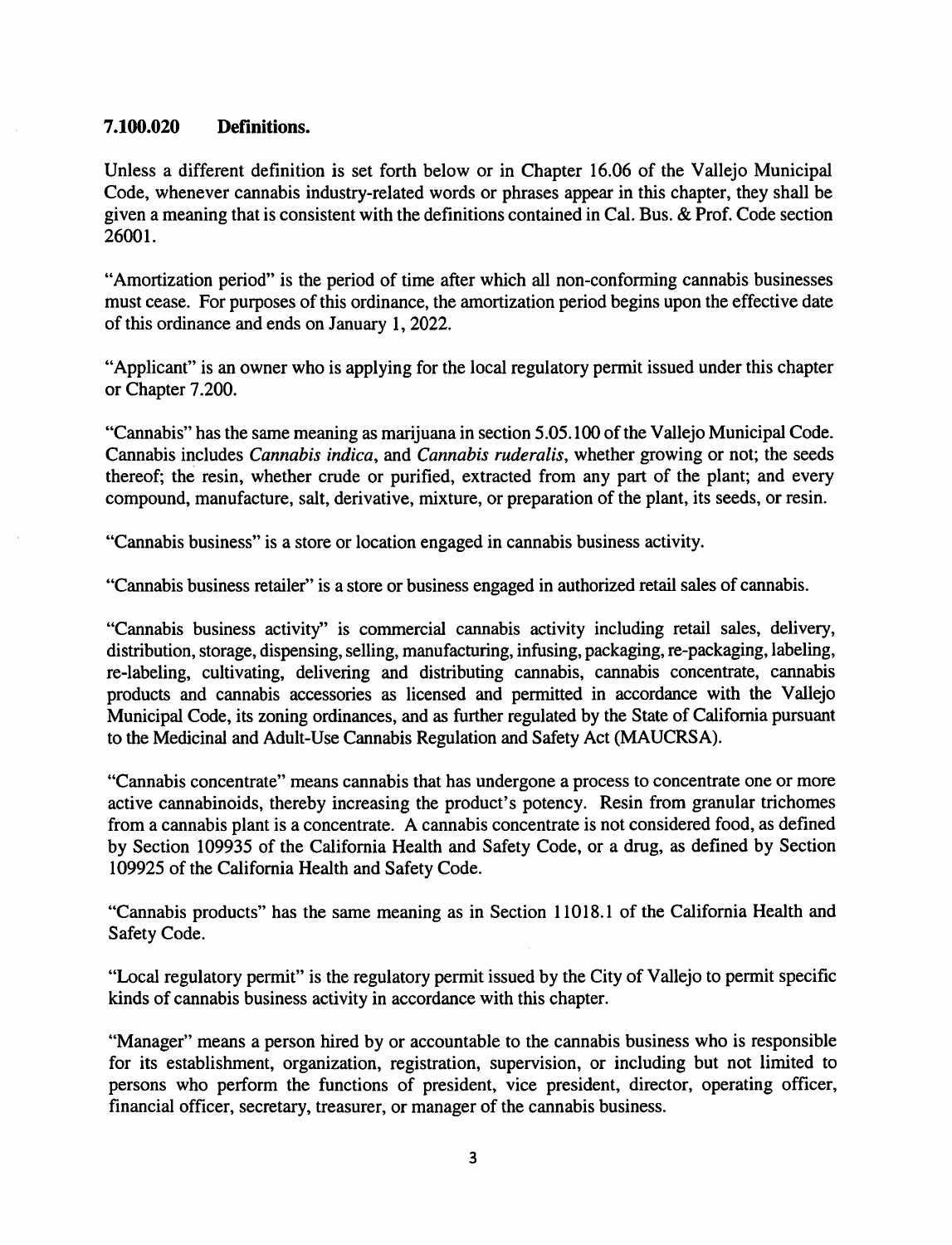"Nonconforming cannabis business(es)" are those cannabis businesses who have not obtained their land use entitlement under the city's zoning ordinance or are not in full compliance with the Vallejo Municipal Code and the State of California's Medicinal and Adult-Use Cannabis Regulation and Safety Act (MAUCRSA).

"Owner" means any of the following:

- 1. A natural person with a majority ownership interest in the business entity.
- 2. The chief executive officer of a nonprofit or other entity.

"Property" as used in this chapter means the location at which the cannabis business activity occurs.

## 7.100.030 Unregulated cannabis business activity prohibited, unlawful to make false statements.

A. It is prohibited to engage in cannabis business activity without paying the applicable tax, obtaining the required local permits and the required state licenses.

B. The use of any building, structure, location, premises or land to conduct cannabis business activity without the proper license(s) and local regulatory permit(s) required under this code and under state law shall be deemed to be unregulated cannabis business activity and is prohibited.

C. It is unlawful for any person knowingly to make any false, misleading or inaccurate statement or representation in any form, record, filing or documentation required to be maintained, filed or provided to the City under this chapter or any applicable section of the Vallejo Municipal Code.

## 7.100.040 No vested or nonconforming rights.

The local regulatory permit authorizing the cannabis retail business shall not create, confer, or convey any vested or nonconforming right or benefit or land use entitlement running with the land.

# 7.100.050 Local regulatory permit authorizing cannabis business activity.

A. Only those persons who received a limited immunity authorization letter from the City of Vallejo on or before August 22, 2017, are eligible to receive a local regulatory permit under this chapter.

B. Local regulatory permits are subject to revocation pursuant to section 7 .100.090. Permits are valid upon issuance and for the remainder of the fiscal year and must be renewed annually on or by June 30 for the next fiscal year (e.g., for applications submitted by June 30, 2019, the permit shall be valid until June 30, 2020). However, for Chapter 7 .100 permit applications submitted by June 30, 2021, the permit will expire on December 31, 2021.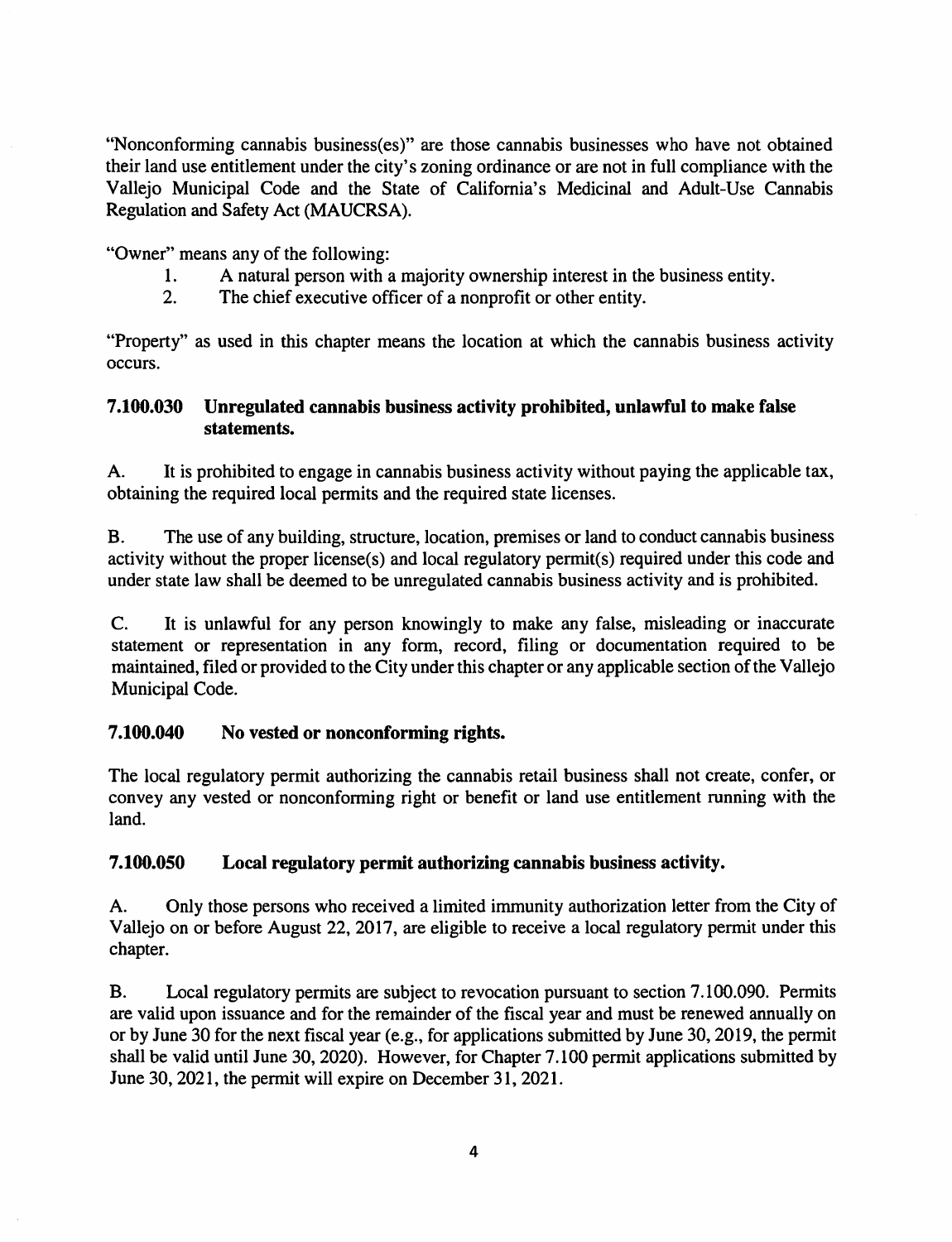C. Effective January 1, 2022, all Chapter 7.100 cannabis regulatory permits authorizing the cannabis business activity shall expire and will no longer have any effect.

D. Effective January 1, 2022, nonconforming cannabis business owners must terminate their nonconforming use.

E. Subject to an amortization period that begins as of the effective date of this ordinance, and concludes on January 1, 2022, cannabis business owners may continue to operate as long as they continue to hold a valid, unexpired regulatory permit issued under this section, and continue to comply with applicable state law and adhere to the following requirements made hereby specifically applicable to such Chapter 7.100 cannabis regulatory permit holders:

- 1. Adhere to all applicable standards and criteria for cannabis retailers under sections  $16.82.060(U)(3)$  and  $16.82.060(V)(3)$ .
- 2. Adhere to all accessory use standards under section 16.58.040(H) for those cannabis business owners engaged in accessory cannabis manufacturing and/or distribution.

F. Cannabis business owners who currently hold a local regulatory permit issued under this chapter must do the following in order to retain their ability to conduct authorized cannabis business activity beyond January 1, 2022:

- 1. Apply for and obtain the required land use entitlements as set forth in Title 16 of the Vallejo Municipal Code. Owners must apply no later than January 1, 2021, in order to ensure processing in a timely manner.
- 2. Apply for and obtain the applicable permits as required in Chapter 7.200 of the Vallejo Municipal Code. Owners must apply no later than January 1, 2021, in order to ensure processing in a timely manner.
- 3. Apply for and obtain the applicable licenses and permits from the State of California.

G. Cannabis business owners who do not obtain all required permits by January 1, 2022, will lose their ability to engage in authorized cannabis business activity in compliance with this chapter.

H. All cannabis business owners who hold a local regulatory permit under this chapter must fulfill the following requirements continuously, and include in their annual application to renew the tax certificate, a request to renew the local regulatory permit issued under this chapter. This local regulatory permit must be obtained initially and thereafter renewed every year together with the annual tax certificate renewal. Renewal applications must be submitted at least 60 days before the end of the fiscal year. A cannabis business retailer who submits a renewal application late (less than 60 days before the end of the fiscal year) will be required to submit a new application and pay a new application fee. Cannabis business owners must include information showing compliance with each requirement below in their initial application as well as each renewal. Cannabis business owners must include the following information indicating compliance with the following:

1. Maintain on file, and present if requested, a tax certificate issued by the City to the dispensary before April 23, 2013.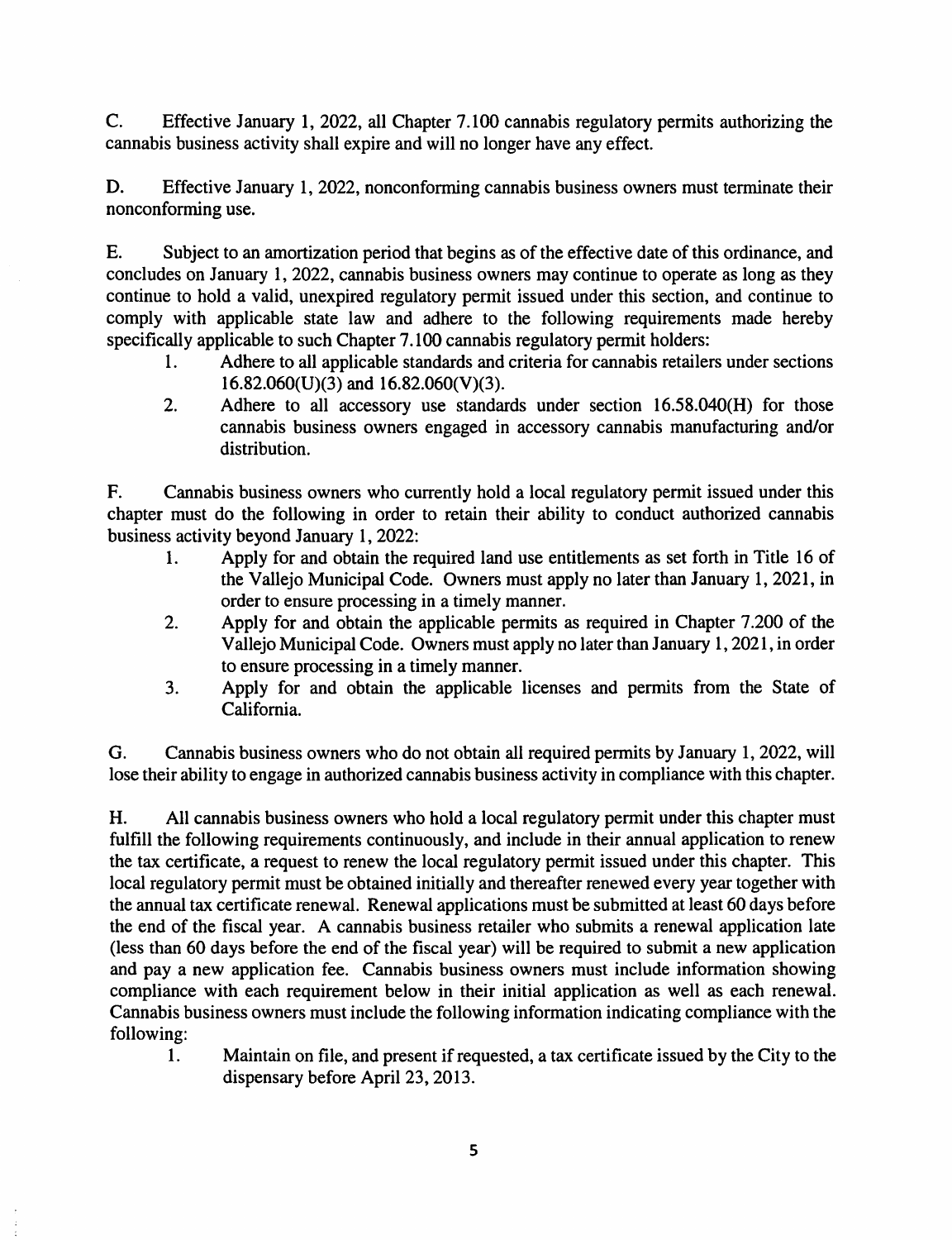- 2. Maintain on file, and present if requested, evidence that the medical marijuana dispensary operated prior to April 23, 2013.
- 3. Maintain on file, and present if requested, evidence demonstrating the medical marijuana dispensary paid quarterly taxes from the date of opening until the City ceased accepting tax in February 2015.
- 4. Together with its renewal application, and within two weeks of any changes, update the City with any changes to the address of the property where the medical marijuana dispensary is operating.
- 5. Together with its renewal application, and within two weeks of any changes, update the City with any changes made to the name, address, telephone number, title and function(s) of each manager. For each manager, a fully legible copy of one (1) valid government-issued form of photo identification, such as a driver license shall be submitted.
- 6. Together with its renewal application, and within two weeks of any changes, update the City with any changes to the criminal status of any of its managers in the event any of them is charged with or has been convicted within the previous ten (10) years of a crime of moral turpitude (such as theft, fraud, or assault), or a crime involving the sale or distribution of any controlled substance.
- 7. Together with its renewal application, and within two weeks of any changes, submit a summary criminal history ("LiveScan") for each manager prepared not more than two (2) weeks prior to the date of submission and demonstrating that there are no pending charges or convictions for any crime (including, without limitation, theft, fraud, or assault) within the previous ten (10) years, and that the manager is not currently on parole or probation for the sale or distribution of a controlled substance.
- 8. Together with its renewal application, and within two weeks of any changes, update the City with any changes to the incorporation status of the cannabis business retailer, including the original and any changes to its filed articles of incorporation with the Secretary of State, any amendments, statements of information, by-laws, charter and constitution.
- 9. A seller's permit from the California Department of Tax and Fee Administration.
- 10. The name and address of the applicant's current agent for service of process.
- 11. A statement dated and signed by each manager, under penalty of perjury, he or she has read, understands and shall ensure compliance with all operating conditions as referenced in subsection E above and all the requirements in this subsection.
- 12. A statement of whether edible cannabis is prepared onsite and, if so, evidence of approval from the applicable regulatory agency pursuant to state law.

#### **7.100.060 Additional cannabis business regulations.**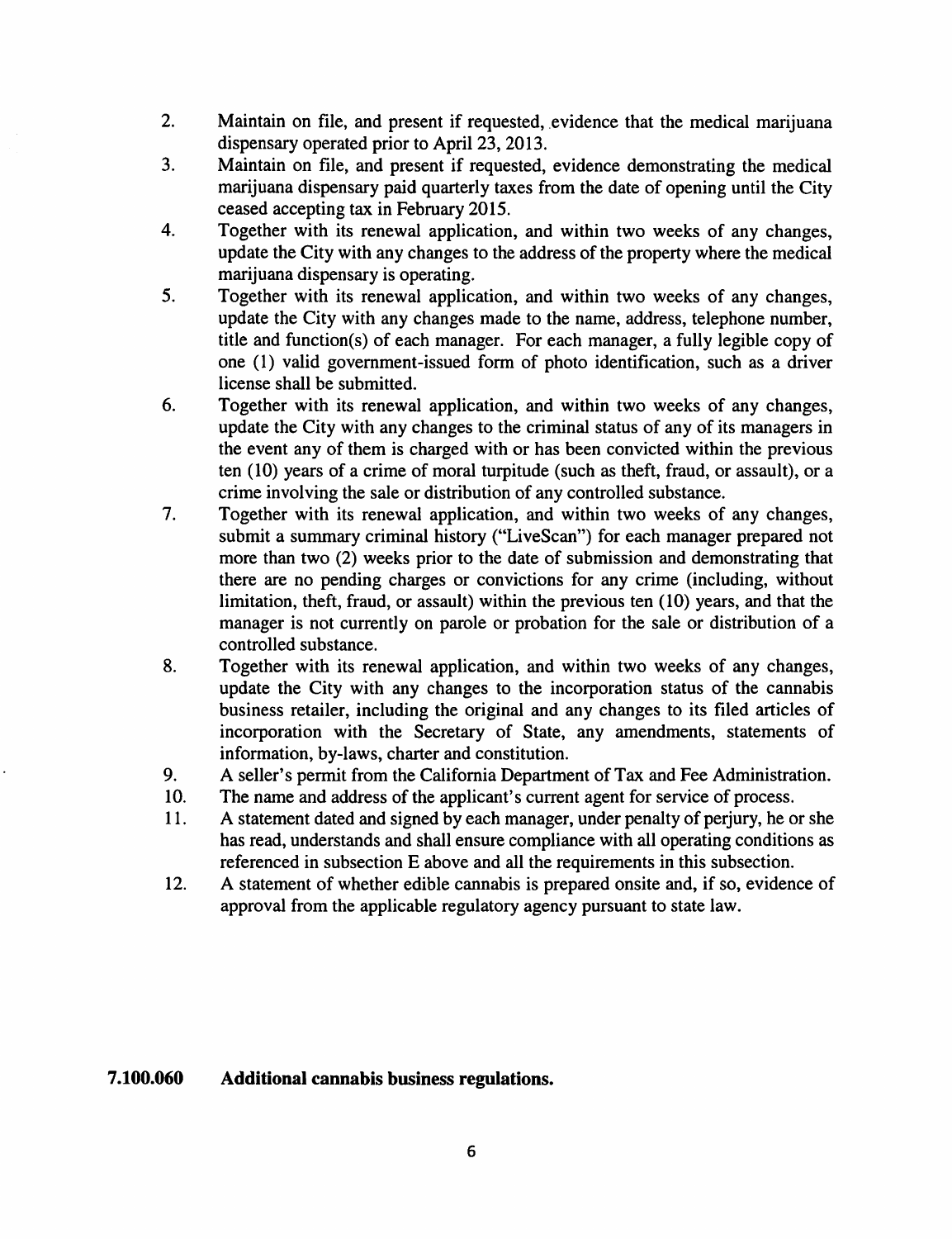A. All transactions shall designate Vallejo as the point of sale and be completed through a single, fully integrated point of sale software system acceptable to the finance director.

B. Inspections by a representative of the City may be conducted anytime during the business's regular business hours, to the full extent allowed by state and federal law.

C. Cannabis business owners and cannabis laboratory owners may only engage in cannabis business activity, apply for local and state licenses, advertise, and operate a cannabis laboratory, as applicable under one business name. The name of the business and the name of the owner must both be included as such on their local permit(s) and on their state license(s).

D. No person who is currently charged with or has been convicted within the previous ten (10) years of a crime of moral turpitude (such as theft, fraud, or assault), or a crime involving the sale or distribution of any controlled substance, shall be engaged directly or indirectly in the management of the cannabis business, nor shall any such person manage or handle the receipts and expenses of the cannabis business or cannabis laboratory.

E. Each cannabis business retailer must post in a public place, a prohibited activity checklist signed by each manager acknowledging responsibility for and compliance with all applicable requirements of sections 16.82.060, 16.58,040 and 16.64 provided that additional conditions may be imposed by the City as necessary to preserve the public health, safety, and welfare.

F. No cannabis business activity of any kind other than as described in the corresponding local regulatory permit and its application may be conducted on the cannabis business site.

G. A cannabis business owner may only operate one cannabis retail business on one site. Multiple retail sites owned by the same owner are prohibited.

### **7.100.070 Delivery.**

A. Each authorized cannabis business is authorized to deliver cannabis.

B. Deliveries originating outside of Vallejo shall comply with all local and state law requirements, including obtaining a Vallejo business license and paying Vallejo business license tax.

C. Every person making a delivery of cannabis in Vallejo shall carry a copy of the local and state license authorizing delivery and shall submit a copy of such licenses to the city manager prior to engaging in deliveries.

### **7.100.080 Location.**

A. Cannabis businesses shall not be located within a six hundred ( 600) foot radius of a school providing instruction in kindergarten or any grades I through 12, daycare center, or youth center. The distance specified in this section shall be the horizontal distance measured in a straight line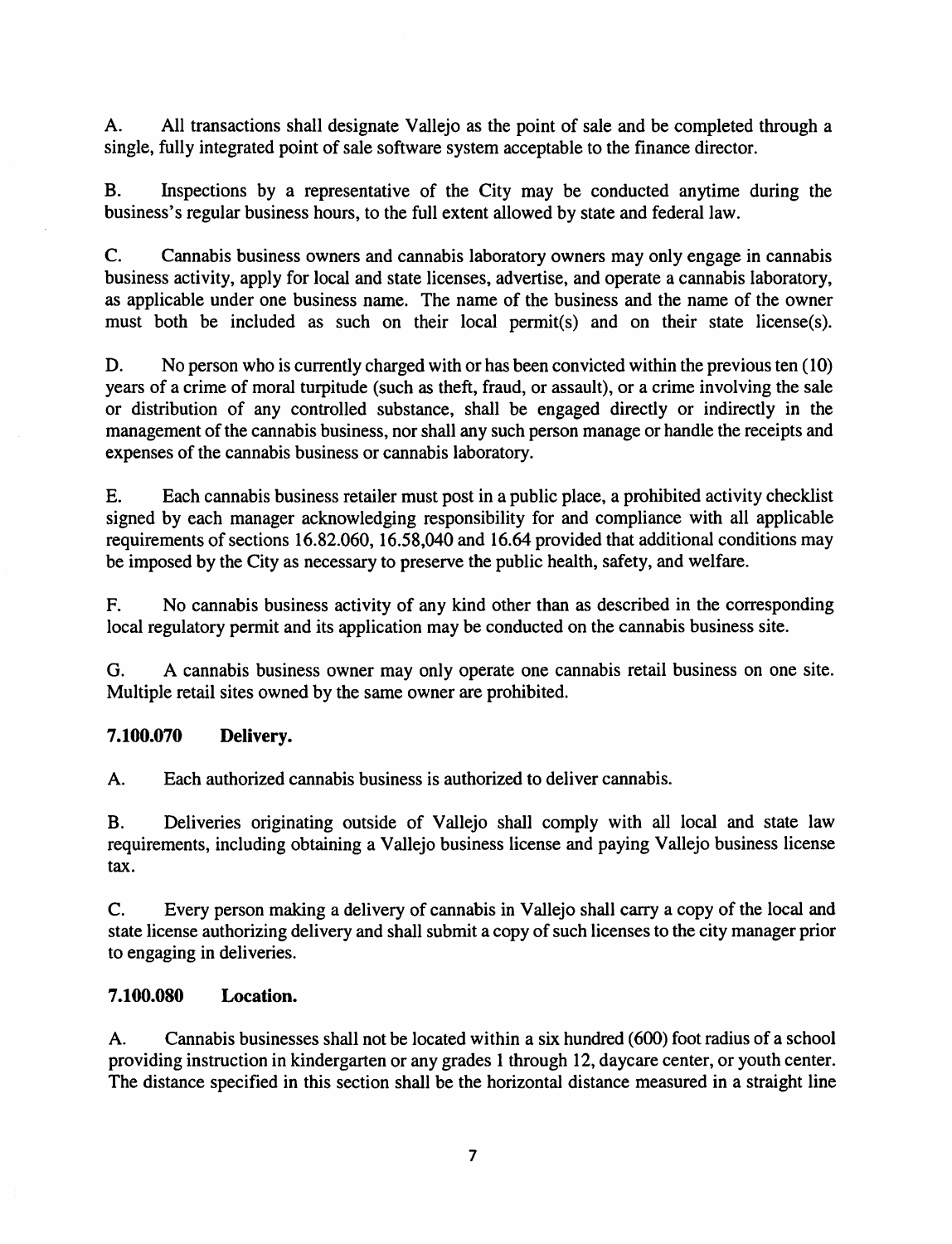from the property line of the school to the closest property line of the lot on which the property is located without regard to intervening structures.

B. Any cannabis business who is conducting cannabis business activity and who has obtained a local regulatory permit and is otherwise compliant with the provisions of this chapter, but whose cannabis business activity is located on property that does not comply with subsection A and California Health & Safety Code section  $26054(b)$ , or is located in a zone that prohibits the cannabis business activity must relocate to a location that both: 1) complies with state law and 2) complies with the city's zoning ordinance by January 1, 2022. During the period of amortization, these businesses will not be required to relocate as long as they remain in compliance with this chapter.

C. Any person who has received a local regulatory permit must conduct all medical and adultuse retail sales operations at one site.

### **7.100.090 Revocation of Permit.**

- A. The city manager may revoke a permit issued under this chapter for any of the following reasons:
	- 1. Failure or inability to comply with the provisions of Chapter 7 .100.
	- 2. Failure to obtain or maintain required state license(s).<br>3. Failure to provide information required by the City.
	- Failure to provide information required by the City.
	- 4. Failure to obtain or maintain the required land use entitlements under Title 16 of the Vallejo Municipal Code.
	- 5. Charge or conviction of a criminal offense (within 10 years) involving a crime of moral turpitude (such as theft, fraud, or assault), or crimes involving the sale or distribution of any controlled substance by the owner or any manager of the cannabis business.
	- 6. Failure to submit local regulatory permit renewals under this chapter, or the application(s) pursuant to Chapter 7.200 and land use applications as required under Title 16 by January 1, 2021.

B. No revocation shall occur unless the city manager has issued a written warning sent by U.S. mail to the cannabis business and the cannabis business has failed to comply within 30 calendar days of mailing.

### **7.100.100 Appeal.**

A. Any person aggrieved by the decision of the city manager to revoke the permit may appeal the city manager's written decision to a hearing officer selected by the City. The hearing officer shall render a decision affirming or reversing the decision of the city manager. The hearing officer may direct the reconsideration of the matter in the light of his or her decision but the decision shall not limit or control in any way the discretion vested by law in the city.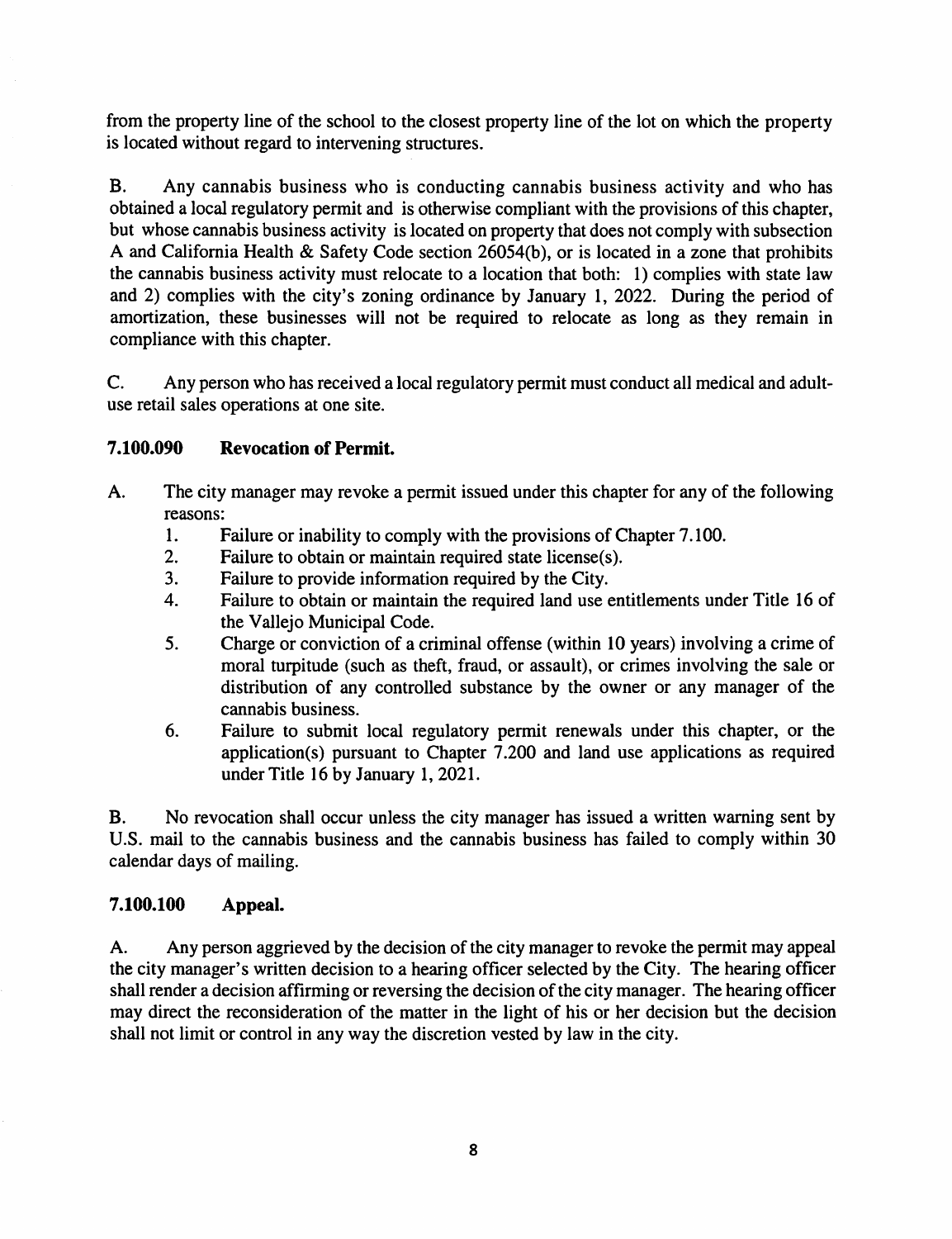B. Any person aggrieved by the decision of the hearing officer may seek judicial review of the decision by filing a petition with a court of competent jurisdiction pursuant to California Code of Civil Procedure sections 1094.5 and 1094.6.

## 7.100.110 Transfer or Relocation.

Cannabis business owners in possession of a Chapter 7 .100 permit may not relocate or transfer their permit, except that they may seek and obtain a local regulatory permit in accordance with Chapter 7 .200 and all applicable requirements of the city's zoning ordinance. Permits obtained in accordance with Chapter 7.200 are transferable as set forth therein. However, any attempt to transfer the Chapter 7 .100 permit shall void the permit.

## 7.100.120 Maintenance of Records.

A. A cannabis business owner shall maintain the following accurate and truthful records on the Property:

- 1. The full legal entity name of the cannabis business as recorded with the California Secretary of State, the name and address of its agent named for service of process, and the address of the property where the cannabis business activity is conducted.
- 2. The full name, all residential and business address(es), and telephone number(s) of each cannabis business owner(s) and manager(s), date of joining, date of birth, and the exact nature of the participation in the ownership of and the management of the cannabis business.
- 3. The current address of all sites at which cannabis is cultivated for the cannabis business.
- 4. A written accounting of all cash and in-kind contributions, reimbursements, and compensation provided by or to the cannabis business owners, managers and members to or from the cannabis business, and all expenditures and costs incurred by the cannabis business.
- 5. An inventory record documenting the dates and amounts of cannabis sold, stored delivered or distributed on or from the property.
- 6. These records shall be maintained by the cannabis business for a period of five (5) years and shall be made available by the manager to the City upon request.

#### 7.100.130 Inspection Authority.

City representatives may enter and inspect the property where cannabis business activity takes place between the hours of nine o'clock (9:00) a.m. and seven o'clock (7:00) p.m., or at any reasonable time to ensure compliance and enforcement of the provisions of this chapter. It is unlawful for any Property owner, landlord, lessee, member or manager or any other person having any responsibility over the operation of the cannabis business to refuse to allow, impede, obstruct or interfere with an inspection.

### 7.100.140 Public Nuisance.

Any cannabis business that is not in compliance with this chapter is an illegal public nuisance.

9

75.